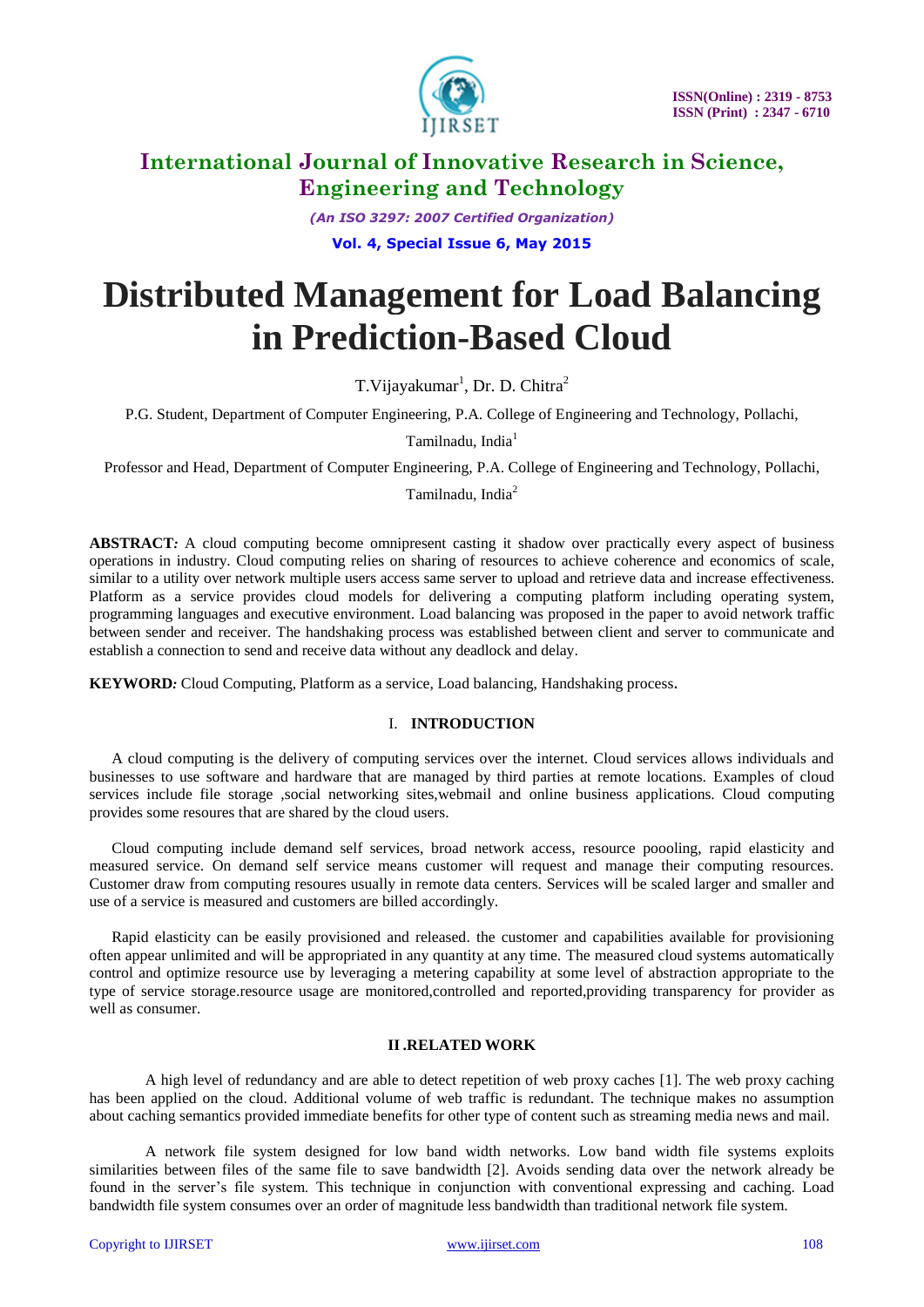

*(An ISO 3297: 2007 Certified Organization)*

#### **Vol. 4, Special Issue 6, May 2015**

A measurement results [3] showing the impact of the current network environment on a number of traditional and proposed protocol mechanisms. The prevalence and correctness of implementations using proposed protocol changes. The results of measurements taken using an active measurement framework to study web services and a passive measurement survey of clients accessing information from server.

A generated content has become very popular as birth of Web services such as YouTube allowing the distribution of user produced media content in an easy manner [5]. YouTube services are different from existing traditional services because the service provider only limited control over the creation of new content. The results of simulations are client based on cache in local server based distribution and proxy caching reduce network traffic significantly and allow faster access to video clips.

A Redundant Array of cloud storage (RACS) that transparently distributes storage load over cloud providers [4]. Trace Driven simulations are used to demonstrate reduce the cost of switching storage vendors for large organizations such as internet archive by varying erasure coding parameters. Many vendors using many services so that storage becomes high and transferring cost also increased. Switch over from one vendor to another vendor cost is increased double times.

The technique systems reduces cache misses regularly by continuously monitoring cpu cache misses to grade the performance of running tasks [6]. Using series of step wise refinements software system tunes the round robin ordering to find better temporal sequence of tasks. Tuning is done dynamically during program execution and adapts changes in workload stimulus.

The priority based round robin scheduling algorithm for real time systems improve the performance of cpu in real time operating systems [7]. Priority based round robin cpu scheduling is based on the integration of round robin and priority scheduling algorithm. The advantage of reducing round robin is to free from starvation and integrates advantages of priority scheduling.

The enhanced load balancing approach was proposed to avoid deadlocks in the cloud [8]. The user requesting for services of diverse applications from various distributed virtual services. Cloud inherited characteristic of distributed computing and virtualization and also possibility of deadlock. A Load balancing algorithm was proposed to avoid deadlock among virtual machines.

A dynamic round robin for load balancing is diversified with the increasing heterogeneity of resources in the cloud resources [9]. Studying the effect of round robin technique with dynamic approach by varying the vital parameters of host bandwidth, cloudlet long length, VM image Size, VM bandwidth. Load has optimized by setting dynamic round robin by proportionately varying all these parameters.

The load balancing model based on cloud partitioning for public cloud [7]. Load balancing in cloud computing environment has an important impact on the performance. A better Load balancing model for the public cloud based on the cloud partitioning concept with switch mechanism to chose different strategies for different situations.

To avoid the reputations of same data using single server and single Client the prediction method is used. For many client and single server the handshake process will be used to establish a connection between client and server.

Providing Load balancing the cloud user might send the data easily and received data very fastly without any traffic. The process could be very useful for social networks such as facebook, twitter. The handshaking is the main process to communicate with all clients and servers in the network.

#### **III LOAD BALANCING PROCESS**

Load Balancing Process describes the load balancing systems work in cloud. The cloud service consumers will send the data to all the clouds in the network. The load will distribute the data to all the cloud servers in the network. The load balancer sends the data to the cloud server 1 and cloud server 2. The replication will come on progress between two servers. If the cloud server1 and cloud server 2 has same data we have to redundant the same data. The Figure 1 shows the Load balancer model.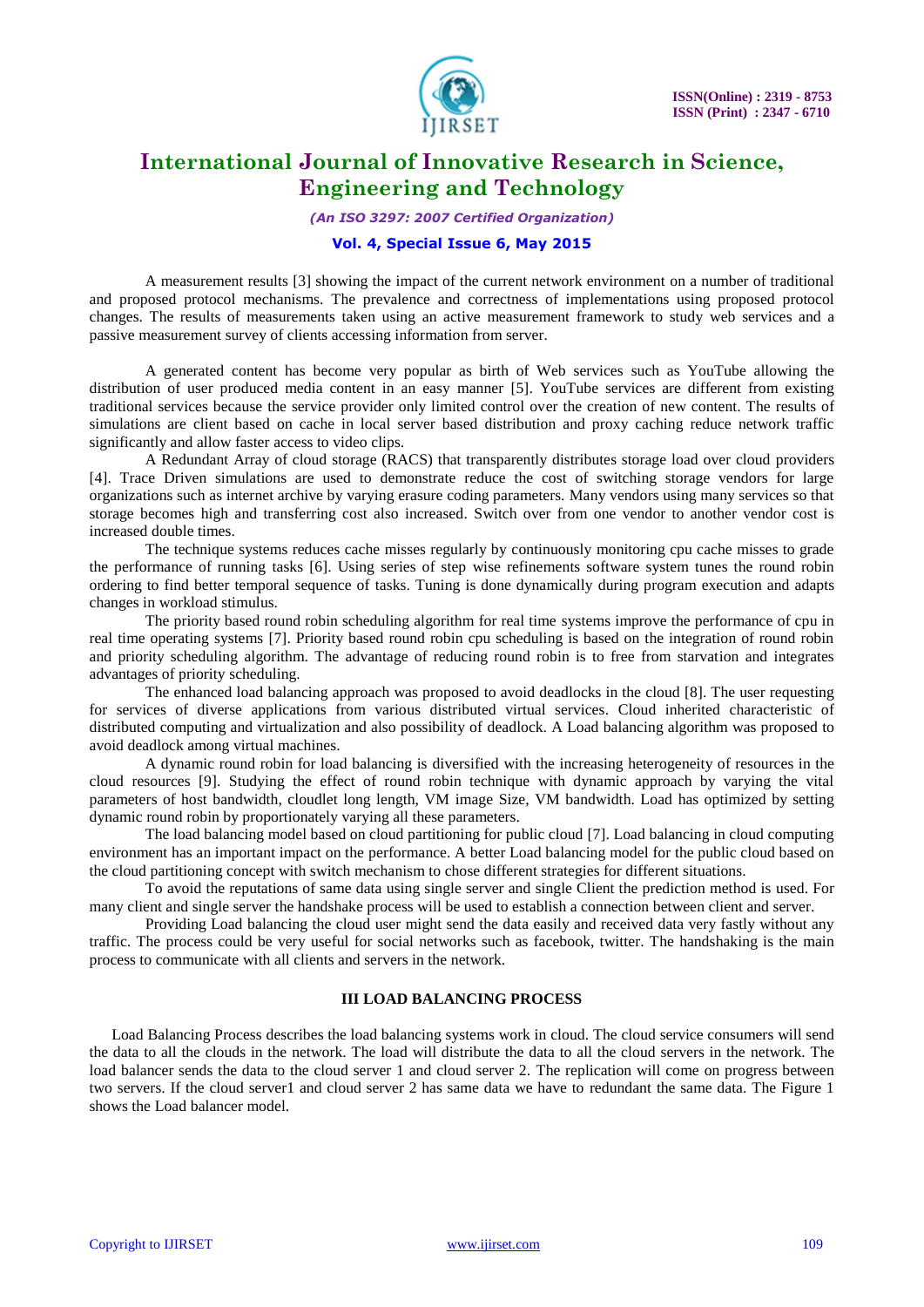

*(An ISO 3297: 2007 Certified Organization)* **Vol. 4, Special Issue 6, May 2015**



Figure 1 Load Balancer

Data Owner used to upload the data into the cloud. The data owner will login into the account by using data owner login and password. Once the data owner will put the data the data owner logout his account. The existing user will sign in. for new data owner there have to register and create new password to login and put data into the cloud.

Cloud user helps to access the data from the cloud already uploaded by cloud user. The cloud user cannot access data without permission from the data owner. If the cloud user wants to access the data means the clouds user will send the request to the owner. If the cloud user accepts the request from the cloud user the cloud user will access the file from the data owner. After downloading the file the cloud user will logout from their account.

Receiver Data helps to avoid repeated datas.once sender sends the data the receiver stores the data in the file chunk mechanism was used in the receiver side. If the sender sends the same data the receiver checks the data already available in the buffer .the chunk mechanism uses the hint concept for dividing the data's into Meta data. If the same data is receives the receiver sends the acknowledgement to the server. The figure 2 shows the receiver module.



Figure 2 Receiver algorithm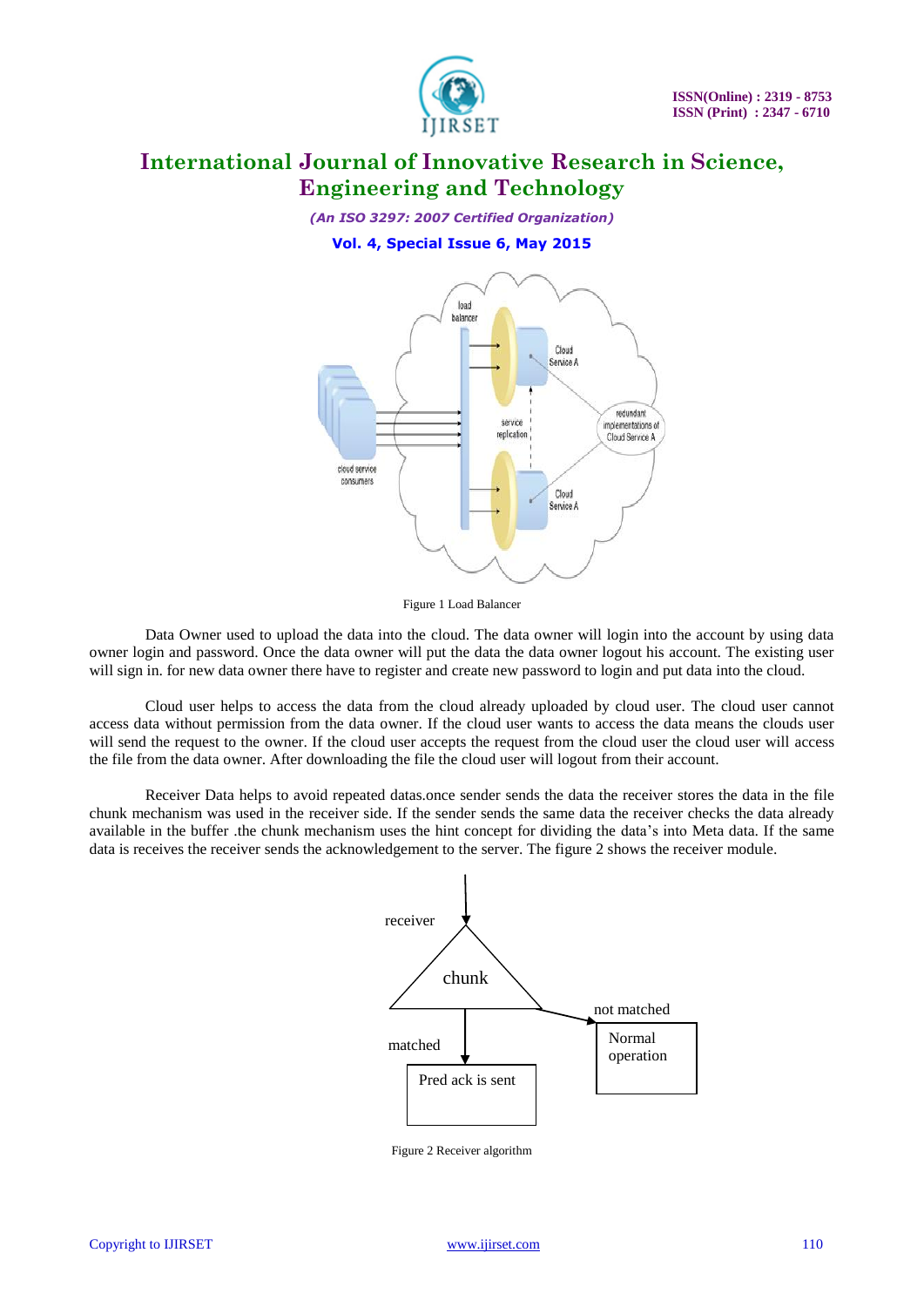

*(An ISO 3297: 2007 Certified Organization)*

### **Vol. 4, Special Issue 6, May 2015**

The sender data sends the data to the receiver once it gets acknowledgement from the receiver as the data is already available. The sender will check the data in the buffer and assumes the receiver will receive the data already by comparing keys. The sender module has own buffer for finding hints. The sender module depends upon the speed also. If the cloud user is not register have to create new session with the server.

The secret key will be generated once the file is clicked and secret is send to the mail of the user .By using the key only the file will be downloaded into the user account. Based on the secret the chunks and prediction of the file will be calculated.

Predictive Acknowledgment used for prediction. It sends the predictive acknowledgement from the sender and receiver. If the client or the cloud user downloaded the data from the cloud. Once again the cloud user try to download the file into same account the predictive message comes in place and displays file is already downloaded in your account. The popup window is displayed and diaplays a message. After downloading the file user can view the file in the user account. The figure 3 shows Predictive Acknowledgement.

|                                                 | Service Web Service X 1 Service Web Service X Service Web Service X 5 Service Web Service X | - localhost-49194/PACIC *                        |                |
|-------------------------------------------------|---------------------------------------------------------------------------------------------|--------------------------------------------------|----------------|
| ← → X   bcalhost-49194/PACK08/Downloadpage.aspx |                                                                                             |                                                  | $\frac{1}{12}$ |
| Download Data.<br>Enter Secret Key 635064       | The page at localhost:49194 says:<br>File Already Downloaded in your account!!              | $\times$<br>OK                                   |                |
| View Service Calls                              |                                                                                             |                                                  |                |
|                                                 |                                                                                             |                                                  |                |
| Menus                                           | Information                                                                                 | <b>Newsletter</b>                                |                |
| O HOME                                          | C ABOUT MEGASTORE                                                                           | NO SPAMI Lorem ipsum dolor sit amet, consectetur |                |
| C SERVICES                                      | C <b>FRIVACY POLICY</b>                                                                     | adipiscing slit                                  |                |
| O ABOUT US                                      | <b>O TERMS &amp; CONDITIONS</b>                                                             | <b>Erser Your Email</b>                          |                |
| <b>C DATA OWNER</b>                             | C CONTACT US                                                                                |                                                  |                |
| $O$ CLOUD USER                                  | O SITE MAP                                                                                  | Lorem ipsum dolor sit amet, consectetur          |                |

Figure 3 Predictive Acknowledgement

Load Balancing helps to increase the bandwidth and avoid network traffic between the sender and receiver. If single client and single server available we avoid load balancing. If the maximum number of client wants to access the same server definitely deadlock and delay in processing between sender and receiver because of the problem cost may increase. Load balancing is the one strategy handled and uses algorithm to switch the load from one process to another process. Using handshaking process and load balancer the network latency was avoided. The figure 4 shows the load balancing calls.



Figure 4 Load balancing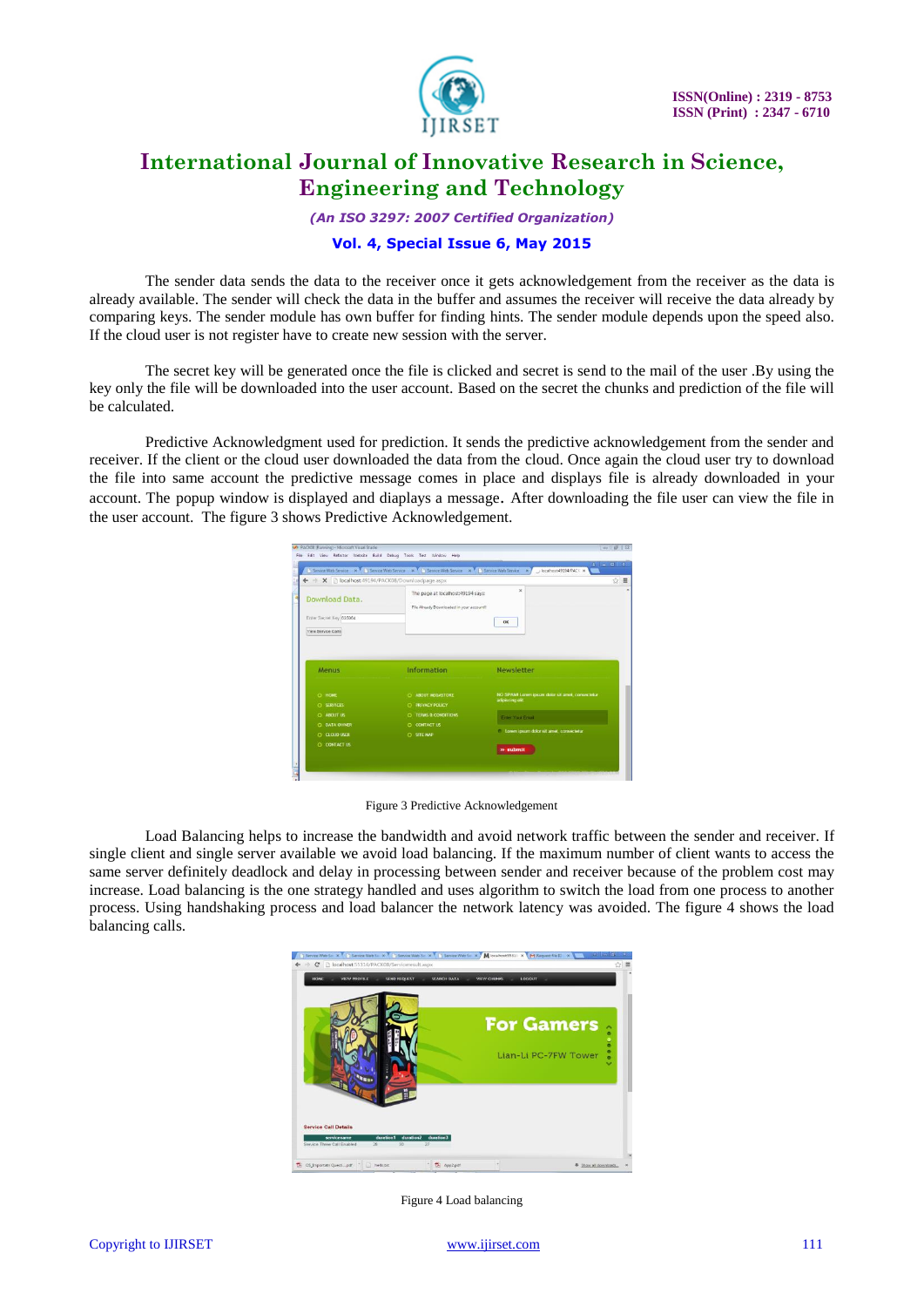

*(An ISO 3297: 2007 Certified Organization)*

**Vol. 4, Special Issue 6, May 2015**

### **IV HAND SHAKE PROCESS**

It dynamically sets parameters of a communication channel established between two entities. It is a process takes place while a computer is about to communicate with a device to establish rules for communication. A simple handshaking protocol might involve the receiver sending a message that "I received your last message and I am ready for you to send me another one".

A complex protocol defines sender to ask the receiver if it is ready to receive. Figure 5 shows the communication between the sender and receiver using handshaking process.



Figure 5 Hand Shake Process

The Hand Shake Process involves the following steps:

**Step 1:** The client will communicate with the server by using Client Hello Command.

- **Step 2:** If the server is free it does not run any other process means it will reply for client request.
- **Step 3:** If the server is busy it will not reply and do the same process.
- **Step 4:** The server sends the hello message with the certificate and authorized key to the client.
- **Step 5:** The client accepts the response from the server and and exchange keys for checking tha availability of data already available in the cloud.
- **Step 6:** The Client is changed into negotiated cipher once the job is finished.
- **Step 7:** Once the client finished the negotiated cipher server also finishes the negotiated cipher.